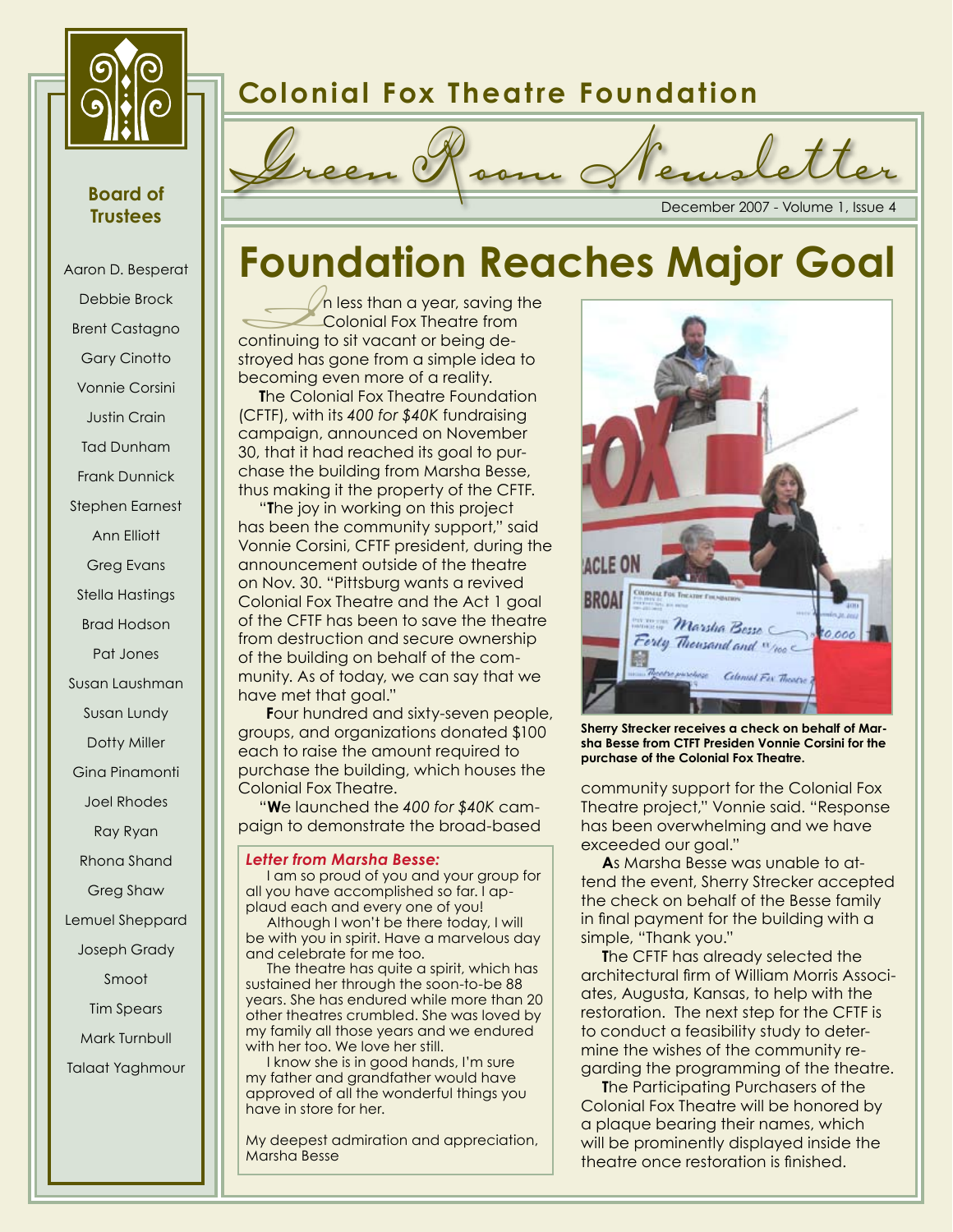## *A note from:*

### *Vonnie Corsini, Colonial Fox Theatre Foundation President*

**P**at Jones (CFTF Vice President and Public Relations Chair) and I attended the **Curtains Up! Workshop: Restoring Historic Theatres and Revitalizing our Communities**, in Milwaukee, this November.

**W**e benefited from three information-filled days absorbing as much as we could from the experience of professional panel members from across this country and Canada. The workshop was presented by the National Trust for Historic Preservation, prepared by the League of Historic American Theatres, and entirely underwritten by the Jeffris Family Foundation.

When I say entirely underwritten, that not only included the unparalleled quality of the facilities and presentation materials, but also the scholarships, which allowed theatre operators, owners, and trustees to attend. Fortunately, the Colonial Fox Theatre Foundation was a recipient of the Jeffris Family Foundation's generosity.

**O**ver 20 historic theatres were represented at the workshop and we benefited from the numerous opportunities to compare the challenges of the Colonial Fox Theatre to those of other theatre representatives. We also brainstormed options for dealing with challenges in one-to-one conversations with workshop presenters and other attendees.

**W**e gathered great insight as to how complicated these projects are and how many opportunities they bring to serve the community. There



are many more opportunities than you could ever imagine relating to how rehabilitated historic buildings have served to revitalize communities.

**T**his workshop came at the perfect time for the CFTF. We received good advice on the next step in terms of assuring that we consult and include as many people as possible in the process of developing the programs and ideas regarding how this historic building can meet our community needs.

**To** this end, we will be conducting a feasibility study during the next several weeks, the results of which will be our guide to the integration of our communities economic, cultural, and social resources as they affect the Colonial Fox Theatre. We will be seeking answers to several questions including: What programs and events does the community wish to see and support? How can the theatre best serve those wishes? How will we grow? The lesson from this workshop is that the answers to these questions are far too important for us to proceed hastily.

**We** have outstanding people serving as Trustees of the Colonial Fox Theatre Foundation and we have identified a qualified preservation architect. Our responsibility now is to proceed strategically, methodically, and deliberately to identify the best way for the community to benefit from this beautiful Pittsburg landmark.

## Architect Selected for Colonial Fox Project

**The Colonial Fox Theatre Founda**tion has selected an architect for the theatre project.

**W**illiam Morris Associates, of Augusta, Kansas was founded in 1979 by William Morris who has worked on projects such as the Augusta Public Library, the Carrie Nation House restoration, and the interior restoration of the Augusta Historic Theatre, among many others.



**W**illiam Morris was also one of the original operators of the 550-seat historic Augusta Theatre. The State Historic Preservation Office recommended Mr. Morris to the CFTF. "We have done a lot

**William Morris**

of different project types of historic preservation," Morris said. He will also help the CFTF with vari-

ous funding and grant processes.

**M**r. Morris is just finishing up the restoration of the Augusta Theatre. A few months ago, Morris completed the restoration of the mezzanine and lobby of the Booth Theatre in Independence, Kansas. His firm is currently working in Smith Center, Kansas on the restoration of an 1890's bank building.

"**T**his [the Colonial Fox Theatre] is going to be an extremely fun project," Morris said. "A challenge, no doubt about it, there are just so many interesting things we have to deal with. We are ready to get started and are looking forward to it."

**T**he Colonial Fox Theatre Foundation is also looking forward to this challenge.

## **Colonial Fox Theatre Now Listed as a Most Endangered Historic Property in Kansas**

**O**n November 1, the Kansas Preservation Alliance (KPA) revealed their 2008 Most Endangered Historic Properties in the state of Kansas. This list includes the Colonial Fox Theatre in Pittsburg.

**I**n addition to the honor

of being included on the Most Endangered list, Pat Jones, Public Relations Chair, notes that the CFTF will now have "increased visibility and name recognition on a state level." Increased visibility will allow the CFTF to get on

the radar of those groups and foundations who do not accept unsolicited requests for grants.

**T**his year, for the first time, the KPA awarded a \$500 grant to one of the properties honored. KPA officials remarked that,

given the efforts of the winning organization, the Kansas Preservation Alliance chose to nickname this award the *Roll Up Your Sleeves Award.* And, the winner was...

*The Colonial Fox Theatre of Pittsburg, Kansas.*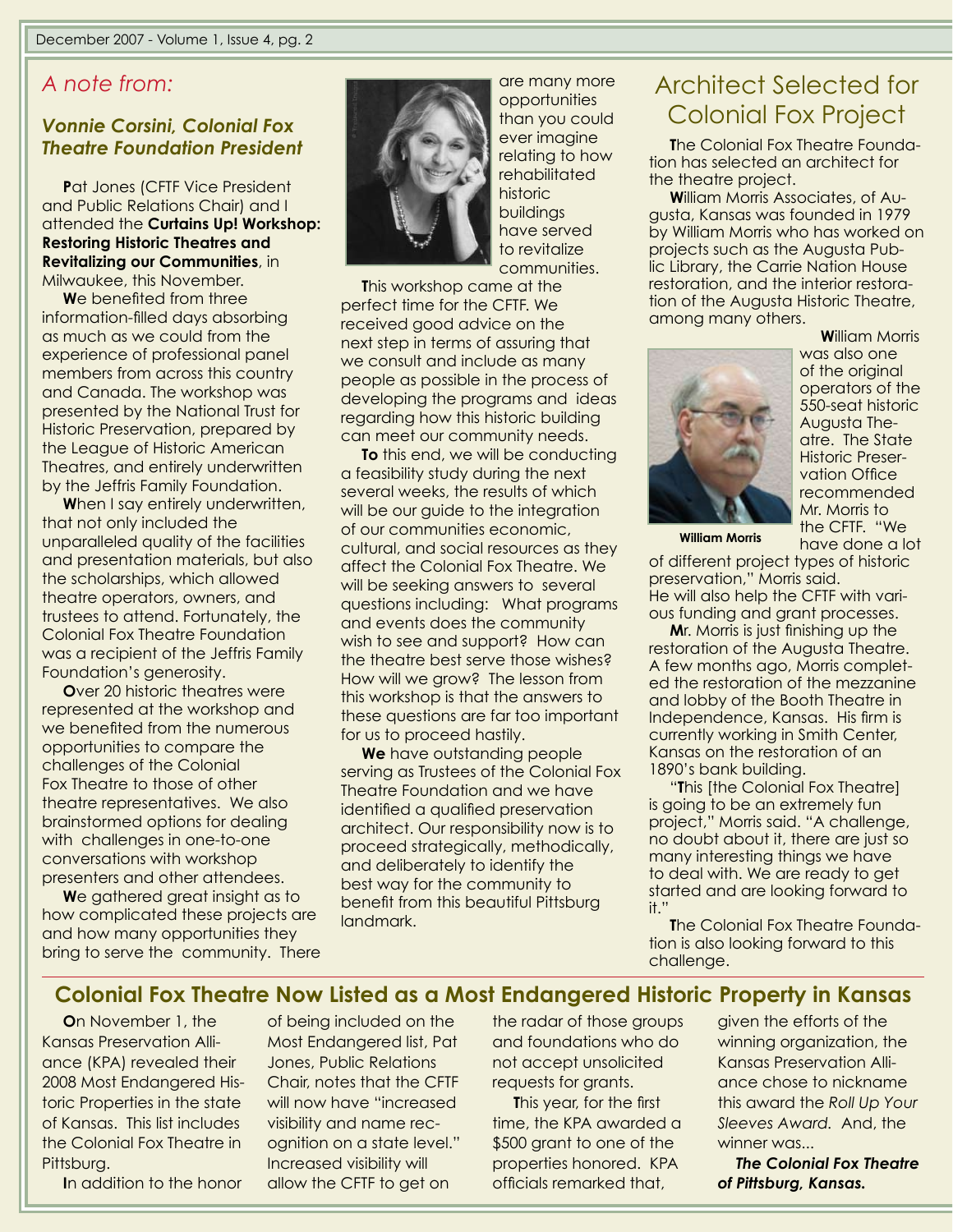# **Theatre Chairs Still in Good Condition after 65 Years of "Sitting" in The Colonial Fox**

*R*ecently, representatives of the Colonial Fox Theatre Foundation sat down to receive a history lesson. Mark W. Wretschko and Gene Sibley of The American Seating Company were in Pittsburg to look at the seats in the Colonial Fox Theatre.

**T**he American Seating Company installed the seats currently in the building in 1942. The American Bodiform Chair was the "chair of choice" at the time, according to Wretschko, and continues to be today. "These chairs, whenever possible, never go into a land fill," Wretschko said. "There is always someone who wants these chairs."

**T**he cast iron chairs have what is called a "compound curve" that has a Bodiform back which offers great lumbar support even if the cushions are gone. Cast iron also prevents movement from rippling throughout a row of seats. "You can't do



that with wood," Sibley said. "Cast iron is more absorbing. Someone at the end of the row won't feel what someone in the middle of the row is doing."

**W**retschko said the chairs in the theatre are still in great condition.

**Gene Sibley (left) and Mark W. Wretschko of American Seating discuss the condition of the chairs in the Colonial Fox Theatre with members of the CFTF. Other venues that have some type of American Seating chairs are several Major League ballparks and National Football League stadiums, the Kennedy Center, the Crystal Cathedral in California, city busses, several theatres around the country and various governmental agencies**

"Even the foam

seems to be in good condition for the most part," he said. "The theatre doesn't need new chairs, they just need to be fixed up. As far as quality goes, you already have the best there is."

## The Inside of the Theatre Makes an Impact on People Taking Tour

**H**undreds of people have toured the Colonial Fox Theatre over the last several months and reactions have remained positive. People waited in long lines during the Little Balkans Day celebration in September to see the theatre's interior.

**T**ours continued during the annual fall Art Walk and before the Pittsburg State Universtiy Homecoming parade. Lifelong Pittsburg resident Justin Kelly thought the most exciting thing was seeing that the building is still in very good condition. "I was really surprised, for it being vacant and empty for so long, that it is still in good condition," Kelly said. "I remember seeing a lot of shows here, I'm a big movie guy," he said. The last movie he saw in the theatre was *Rocky III*.

**K**elly feels a renovated downtown theatre will be a great thing for Pittsburg as it will give us

the opportunity to enjoy cultural events in the downtown area. "I think this is wonderful," Kelly said. "If I would have had the money to buy this place myself I would have."

**M**arlena Walsingham had never been in the theatre before, but said she could feel the spirit of the building while taking the tour. "It's kind of weird to say, but it was somewhat emotional," she said. "So much history has gone in and out of that building, so many stories, it's unimaginable."

**S**everal people were quite surprised with the size of the interior of the theatre. "It was kind of overwhelming," Walsingham said. "I walked in there and all I could say was *WOW*. You just have to stand there and take it all in. It's really beautiful."

**T**he Colonial Fox Theatre Foundation, as time and conditions permit, will host tours of the theatre throughout 2008.

#### **Advice from a former resident**



**Vonnie Corsini, president of the CFTF stands next to Carol Johnson, Executive Director of the Amherst Cinema Arts Center, Amherst, MA (and a member of our** *400 for \$40K***) outside of the Theatre. Johnson, a native of Pittsburg, and daughter of long-time residents Chris and Dorothy Johnson, was in town and met with members of the CFTF on Sunday, November 11.**

**She shared a great deal of her experience in bringing the Amherst Cinema Arts Center into operation, running a three year capital campaign to raise \$2.95 million dollars towards the goal of purchasing the building, assessing the needs of a community and what it will support.**